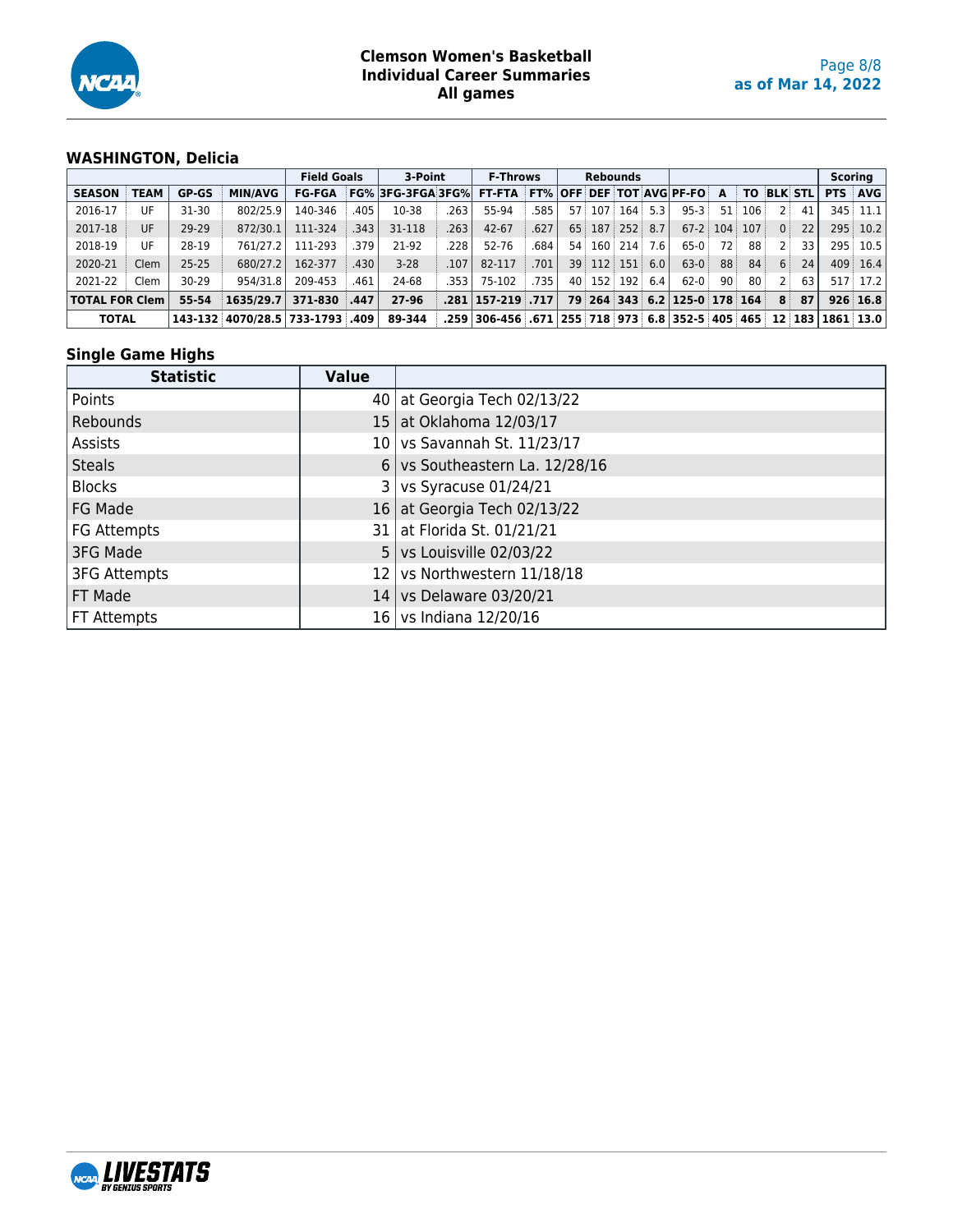

# **#00 WASHINGTON, Delicia**

|                       |             |        |            | <b>Total</b>  |      | 3-Pointers  |            | <b>Free throws</b> |       |                | <b>Rebounds</b>              |                |     |                |                |                |                       |                |                |            |
|-----------------------|-------------|--------|------------|---------------|------|-------------|------------|--------------------|-------|----------------|------------------------------|----------------|-----|----------------|----------------|----------------|-----------------------|----------------|----------------|------------|
| <b>Opponent</b>       | <b>Date</b> | GS     | <b>MIN</b> | <b>FG-FGA</b> |      | PCT3FG-3FGA | <b>PCT</b> | <b>FT-FTA</b>      |       |                | <b>PCTOFF DEF TOT AVG PF</b> |                |     |                | A              |                | <b>TO BLK STL PTS</b> |                |                | <b>AVG</b> |
| <b>USC Upstate</b>    | 11/10/2021  | $\ast$ | 30:36      | $6 - 11$      | .545 | $0 - 2$     | .000       | $2 - 3$            | .667  | $\mathbf{1}$   | 3                            | 4              | 4.0 | 3              | $\overline{2}$ | 3              | $0^{\frac{1}{3}}$     | $\mathbf{1}$   | 14             | 14.0       |
| Columbia              | 11/14/2021  | $\ast$ | 28:26      | $7 - 21$      | .333 | $0 - 2$     | .000       | $3 - 5$            | .600  | 3              | 4                            | $\overline{7}$ | 5.5 | 4              | $\mathbf{1}$   | $\overline{2}$ | 0                     | 3              | 17             | 15.5       |
| at South Carolina     | 11/17/2021  | $\ast$ | 31:23      | $3-12$        | .250 | $0 - 1$     | .000       | $1-2$              | .500  | $\overline{2}$ | $\overline{2}$               | 4              | 5.0 | $\mathbf{1}$   | 1              | 4              | 0                     | $\overline{2}$ | 7              | 12.7       |
| Penn St.              | 11/21/2021  | $\ast$ | 31:13      | $7 - 15$      | .467 | $1-3$       | .333       | $0 - 0$            | .000  | $\mathbf{1}$   | 11                           | 12             | 6.8 | $\overline{2}$ | 6              | 4              | 0                     | $\overline{2}$ | 15             | 13.3       |
| North Florida         | 11/24/2021  | $\ast$ | 26:52      | 10-18         | .556 | $0 - 0$     | .000       | $3 - 4$            | .750  | 4              | 7                            | 11             | 7.6 | 3              | 3              | 3              | 0                     | 5              | 23             | 15.2       |
| Mount St. Mary's      | 11/28/2021  | $\ast$ | 23:50      | $7 - 12$      | .583 | $0 - 1$     | .000       | $3 - 4$            | .750  | $\mathbf{1}$   | $\overline{7}$               | 8              | 7.7 | $\overline{2}$ | 3              | 0              | 0                     | $\mathbf 0$    | 17             | 15.5       |
| Northwestern          | 12/02/2021  | $\ast$ | 32:54      | $9 - 17$      | .529 | $0 - 2$     | .000       | $0 - 0$            | .000  | $\mathbf{1}$   | 3                            | 4              | 7.1 | 1              | 4              | 2              | 0                     | $\overline{2}$ | 18             | 15.9       |
| Presbyterian          | 12/05/2021  | $\ast$ | 23:11      | $1-3$         | .333 | $0 - 1$     | .000       | $0-0$              | .000  | $\mathbf{1}$   | 5                            | 6              | 7.0 | $\mathbf{1}$   | $\mathbf 0$    | 1              | 0                     | $\mathbf{1}$   | $\overline{2}$ | 14.1       |
| at Syracuse           | 12/11/2021  | $\ast$ | 23:07      | $2 - 5$       | .400 | $0 - 0$     | .000       | $1 - 1$            | 1.000 | $\mathbf{0}$   | $\overline{7}$               | $\overline{7}$ | 7.0 | $\mathbf{0}$   | 3              | 3              | 0                     | $\mathbf{0}$   | 5              | 13.1       |
| Wofford               | 12/17/2021  | $\ast$ | 22:02      | $4 - 8$       | .500 | $0 - 1$     | .000       | $0 - 0$            | .000  | $\overline{2}$ | 4                            | 6              | 6.9 | $\mathbf{1}$   | 5              | 3              | 0                     | $\mathbf{1}$   | 8              | 12.6       |
| vs LSU                | 12/20/2021  | $\ast$ | 32:36      | $5 - 14$      | .357 | $0 - 1$     | .000       | $2 - 2$            | 1.000 | $\mathbf{1}$   | 9                            | 10             | 7.2 | 3              | 2              | 3              | 0                     | 1              | 12             | 12.5       |
| vs Dayton             | 12/21/2021  | $\ast$ | 35:27      | $6 - 16$      | .375 | $0 - 1$     | .000       | $0 - 0$            | .000  | 3              | $\overline{7}$               | 10             | 7.4 | $\overline{2}$ | $\overline{2}$ | 5              | 0                     | $\mathbf{1}$   | 12             | 12.5       |
| at North Carolina     | 01/02/2022  |        | 20:47      | $8 - 13$      | .615 | $0 - 1$     | .000       | $0 - 0$            | .000  | $\overline{2}$ | 5                            | 7              | 7.4 | 3              | 3              | 3              | 0                     | $\overline{2}$ | 16             | 12.8       |
| <b>Boston College</b> | 01/09/2022  | $\ast$ | 35:15      | $6 - 14$      | .429 | $0 - 0$     | .000       | $0 - 2$            | .000  | $\mathbf{1}$   | $\overline{7}$               | 8              | 7.4 | 3              | 4              | 3              | 0                     | $\overline{4}$ | 12             | 12.7       |
| Miami (FL)            | 01/13/2022  | $\ast$ | 31:13      | 10-14         | .714 | $3 - 3$     | 1.000      | $1 - 4$            | .250  | $\mathbf{0}$   | 4                            | 4              | 7.2 | 3              | 1              | 5              | 0                     | $\mathbf{1}$   | 24             | 13.5       |
| Florida St.           | 01/18/2022  | $\ast$ | 36:30      | $8 - 20$      | .400 | $0 - 1$     | .000       | $1-2$              | .500  | 2              | 6                            | 8              | 7.3 | $\mathbf{0}$   | 5              | 3              | 0                     | 3              | 17             | 13.7       |
| at Wake Forest        | 01/20/2022  | $\ast$ | 34:16      | $8 - 18$      | .444 | $0 - 1$     | .000       | $2 - 2$            | 1.000 | 4              | 3                            | 7              | 7.2 | 0              | 4              | 1              | 0 <sup>3</sup>        | 4              | 18             | 13.9       |
| at Florida St.        | 01/23/2022  | $\ast$ | 28:11      | $9 - 20$      | .450 | $0 - 2$     | .000       | $6-6$              | 1.000 | $\mathbf{1}$   | $\overline{2}$               | 3              | 7.0 | $\overline{4}$ | $\overline{2}$ | 3              | 0                     | $\mathbf{1}$   | 24             | 14.5       |
| Pittsburgh            | 01/27/2022  | $\ast$ | 40:51      | $8 - 21$      | .381 | $2 - 3$     | .667       | $8 - 10$           | .800  | 3              | 6                            | 9              | 7.1 | 1              | 3              | 2              | 1                     | 1              | 26             | 15.1       |
| Georgia Tech          | 01/30/2022  | $\ast$ | 36:01      | $5 - 13$      | .385 | $1 - 4$     | .250       | $3 - 5$            | .600  | 0              | 5                            | 5              | 7.0 | 3              | $\mathbf{1}$   | $\mathbf 0$    | $1^{\frac{1}{2}}$     | 3              | 14             | 15.1       |
| Louisville            | 02/03/2022  | $\ast$ | 29:39      | $9 - 13$      | .692 | $5-6$       | .833       | $5-6$              | .833  | 0              | 4                            | 4              | 6.9 | $\overline{2}$ | 2              | 3              | 0                     | 1              | 28             | 15.7       |
| at Virginia           | 02/06/2022  | $\ast$ | 34:58      | $7 - 15$      | .467 | $2 - 4$     | .500       | $7 - 8$            | .875  | $\mathbf{1}$   | 6                            | $\overline{7}$ | 6.9 | 3              | $\mathbf{1}$   | $\overline{2}$ | 0                     | $\overline{2}$ | 23             | 16.0       |
| at Virginia Tech      | 02/08/2022  | $\ast$ | 30:02      | $3-13$        | .231 | $0 - 3$     | .000       | $1 - 2$            | .500  | $\mathbf{1}$   | 3                            | 4              | 6.7 | $\mathbf{1}$   | 3              | 4              | 0                     | $\mathbf{0}$   | 7              | 15.6       |
| <b>Wake Forest</b>    | 02/10/2022  | $\ast$ | 36:10      | 10-19         | .526 | $2 - 4$     | .500       | $4 - 6$            | .667  | $\mathbf{1}$   | 5                            | 6              | 6.7 | $\mathbf{1}$   | 6              | $\mathbf{1}$   | 0                     | $\mathbf{1}$   | 26             | 16.0       |
| at Georgia Tech       | 02/13/2022  | $\ast$ | 43:47      | 16-23         | .696 | $3 - 5$     | .600       | $5 - 6$            | .833  | $\mathbf{0}$   | 5                            | 5              | 6.6 | $\overline{2}$ | 2              | 1              | 0                     | 3              | 40             | 17.0       |
| Duke                  | 02/20/2022  | $\ast$ | 37:19      | $7 - 19$      | .368 | $3 - 7$     | .429       | $1-2$              | .500  | $\mathbf{1}$   | 5                            | 6              | 6.6 | $\overline{2}$ | 8              | $\overline{2}$ | 0                     | $\overline{3}$ | 18             | 17.0       |
| at Notre Dame         | 02/24/2022  | $\ast$ | 31:17      | $5 - 16$      | .313 | $1-2$       | .500       | $2 - 2$            | 1.000 | $\mathbf{1}$   | 3                            | 4              | 6.5 | 2              | $\mathbf{1}$   | 5              | 0                     | 3              | 13             | 16.9       |
| at Miami (FL)         | 02/27/2022  | $\ast$ | 33:52      | $4 - 9$       | .444 | $0 - 2$     | .000       | $1-2$              | .500  | $\mathbf{1}$   | $\mathbf{1}$                 | $\overline{2}$ | 6.4 | 3              | 5              | 3              | 0                     | $\overline{4}$ | 9              | 16.6       |
| vs Syracuse           | 03/02/2022  | $\ast$ | 38:10      | 12-24         | .500 | $1 - 4$     | .250       | $8 - 10$           | .800  | 0              | 11                           | 11             | 6.5 | 2              | 6              | 5              | 0                     | 3              | 33             | 17.2       |
| vs Virginia Tech      | 03/03/2022  | $\ast$ | 34:32      | $7 - 17$      | .412 | $0 - 1$     | .000       | $5-6$              | .833  | $\mathbf{1}$   | $\overline{2}$               | 3              | 6.4 | 4              | 1              | 1              | 0                     | 5              | 19             | 17.2       |
| <b>Totals</b>         |             |        | 29 954:26  | 209-453       | .461 | 24-68       | .353       | 75-102             | .735  |                | 40 152 192                   |                | 6.4 |                | 62 90 80       |                | $2^+$                 | 63             |                | 517 17.2   |

#### **Player Averages**

| Games<br><b>Played</b> | Minutes/<br>aame | Points/<br>aame                     | Pct                 | 3FG<br><b>Pct</b> | $T$ Pct | Rebounds/<br>aame | Assists/<br>aame | Turnovers/<br>aame | Assist/Turnover<br>ratio | <b>Steals</b><br>aame | <b>Blocks</b><br>game |
|------------------------|------------------|-------------------------------------|---------------------|-------------------|---------|-------------------|------------------|--------------------|--------------------------|-----------------------|-----------------------|
| 30                     | --<br>റ<br>ט.⊥כ  | $\overline{\phantom{a}}$<br>- 1 . 4 | $\sim$<br>46 F<br>. | つに<br>---         |         | 0.4               | J.U              |                    | .                        |                       | ∪.⊥                   |